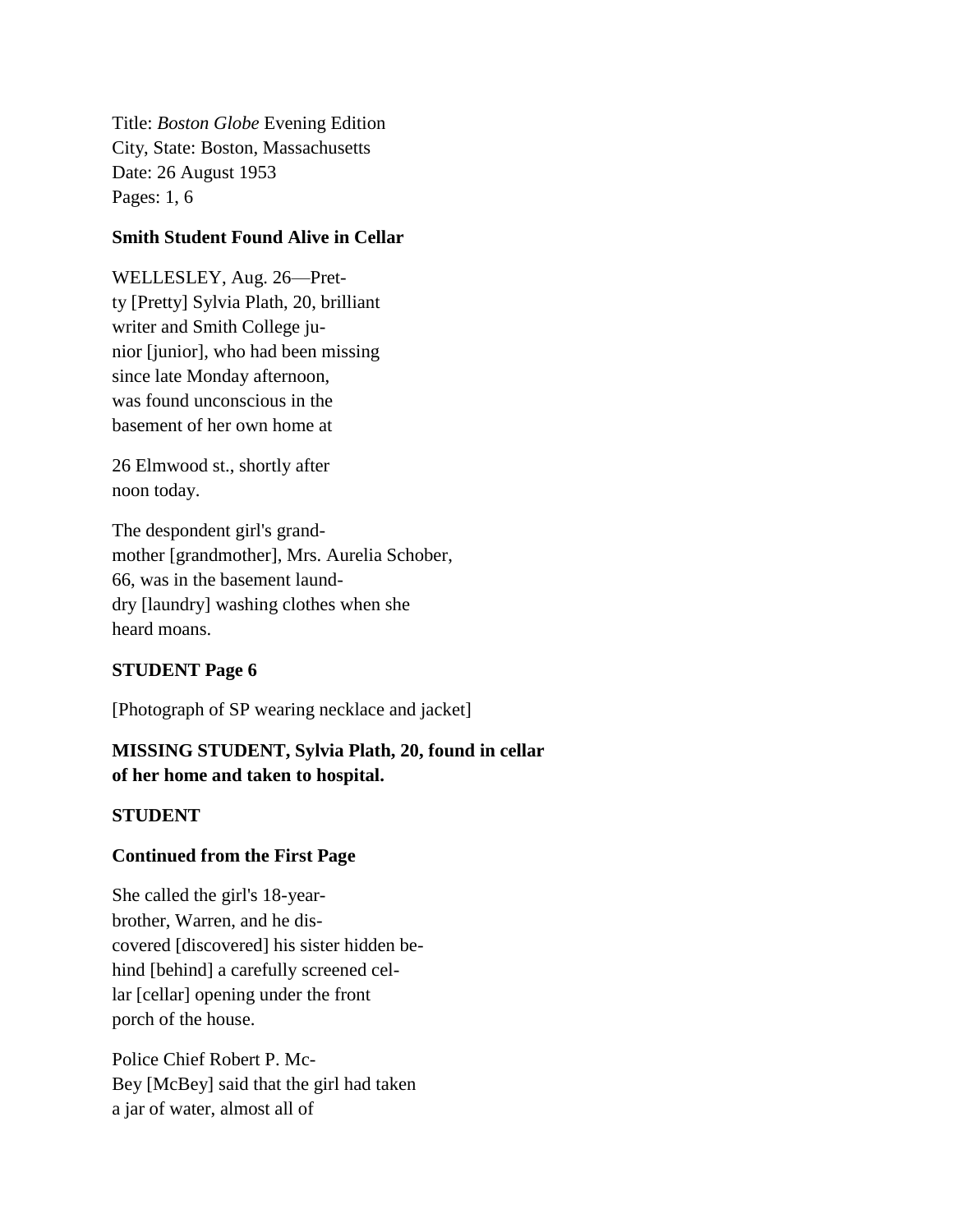which had been consumed, and a jar containing 48 sleeping pills with her into the off-basement hideout.

#### **Some 40 of the sleeping pills**

# **were gone when she was discovered.**

She was rushed to the Newton-Wellesley [Newton] Hospital where she is recovering consciousness. Her condition is described as "semi-comatose." She is in no danger, hospital authorities said.

Chief McBey and a fellow officer [officer], who had been searching garages and buildings within a one block radius of the Plath home, crawled into the narrow opening and helped Warren bring his sister into the cellar.

"We searched that cellar Monday [Monday] night, or thought we did," McBey told the Globe. "Of course, there is a possibility that she might not have been there when we were. She had a blanket with her that was not reported as missing before she was found."

Chief McBey said the opening behind which Miss Plath had hidden [hidden] herself had been carefully screened. She had evidently replaced [replaced] bundles of firewood usually stored in the space.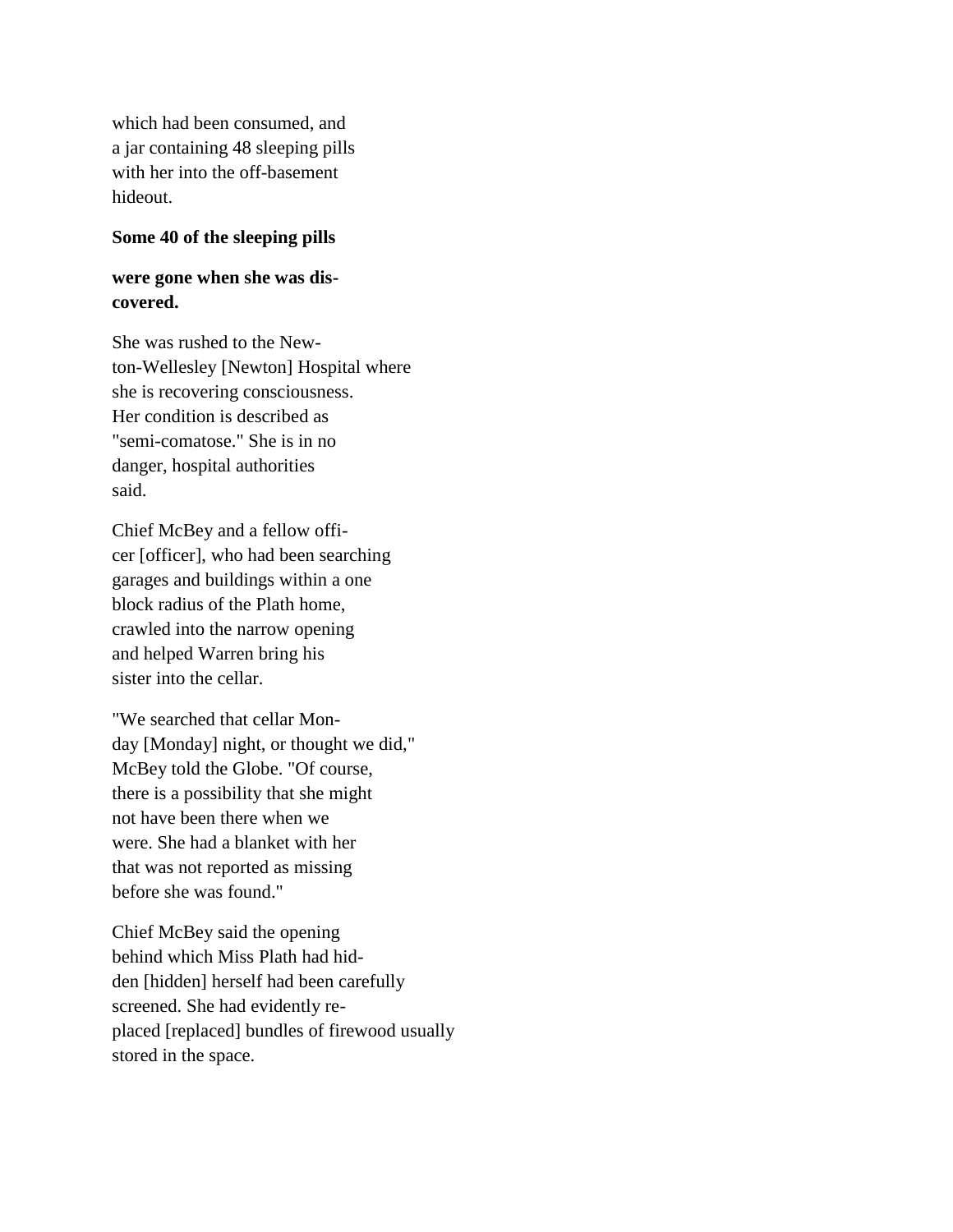**The girl's mother, a Boston University [University] professor, told the Globe yesterday that she believed her daughter had become despondent over a temporary inability to turn out creative writing.**

Miss Plath, a brilliant student, had been contributing poetry and fiction to national magazines the past several years.

In recent weeks, she had been experiencing difficulty in creating new works.

"She recently felt she was unworthy [unworthy] of the confidence held for her by the people she knew," Mrs. Plath said. "For some time she has been unable to write either fiction or her more recent love, poetry. Instead of regarding this as just an arid period that every writer faces at times, she believed something had happened to her mind; that it was unable to produced creatively any more."

Rev. William Rice, pastor of the local Unitarian Church, the girl's mother, brother, and grandmother were closeted with the girl immediately [immediately] after she was brought to the hospital.

The attractive girl, clad only in a strapless halter and abbreviated shorts, disappeared from her home at mid-afternoon Monday leaving a note for her mother stating that